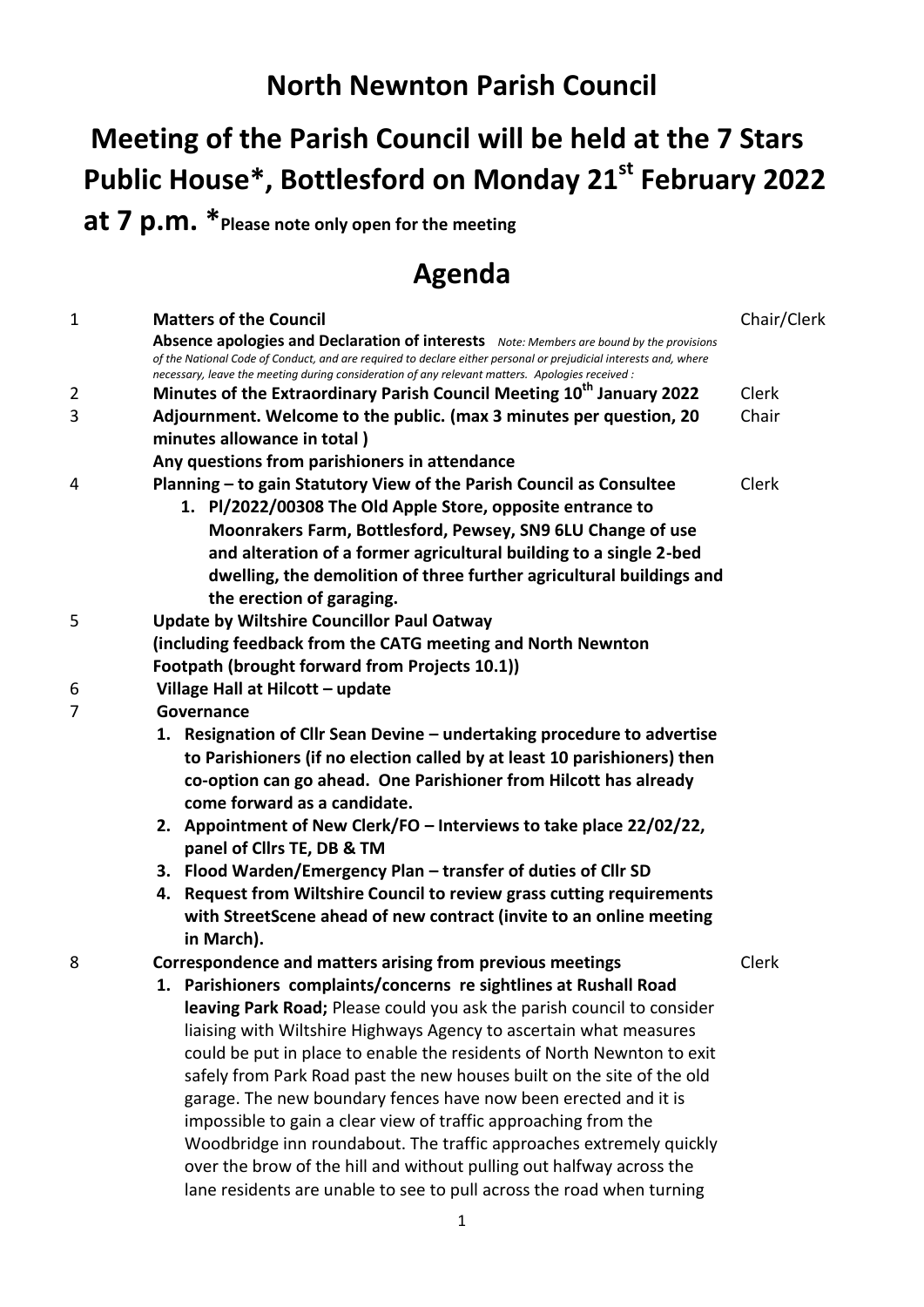right or left out of park road. We would like to seek clarity on what can be done to make this safe. We understand this has previously been discussed and that the highways agency were reluctant to supply a mirror to enable the safe exit. It feels as if it's only a matter of time before someone is injured pulling on to this road.

- 2. **A Parishioner has raised a comment regarding protection the cherry plum tree on the NW side of Rushall road (when the next section of pavement is constructed;** I wanted to clarify the details of the footway and reiterate a concern about the Wild Cherry Plum tree directly opposite our house on North West side of Rushall Road. Am I right in remembering that you said the next phase or some of it from the existing footway from the roundabout will be on the opposite side to this on the SE side where presumably it will join with the footway now completed adjoining the new houses on the on Garage site? Then the footway will again move to the opposite side (NW) on the opposite side to all the houses. I did express surprise at this and I think you agreed with my point that this will mean that from all or nearly all the houses on Rushall Road someone wanting to get to the bus stop will have to cross the road 4 times if using the footpath, 3 times if going to the pub. If this is going to be the case our concern is that we would not want the tree opposite our house and if possible its extended growth, to be damaged or taken down and this should be noted and appropriate measures taken in the scheme to make all efforts to ensure that the tree remains a significant feature of the road. I am sure you would agree that this would fit with what should also be our objective to maintain the wildlife potential of the roadside verges and the visual character of the area in any improvement schemes. As you suggested I did contact the Council area Tree Officer and discussed a preservation order for the tree. He was very friendly and helpful but candid in his remarks that he could put an order on the tree but in his rather frustrated experience with other sites, the order would probably just be removed if that was what the constructors wanted. Hence my plea to you to make a note of our concerns and have this as an objective of the scheme to maintain the trees as well as construct the footway if it is to be on the opposite side (NW) to the houses in Phase 1. Alternatively, it would seem much more sensible as we also discussed, to persuade the Rushall Road house owners to give up a couple of feet at the end of their drive/garden for the construction of the footway extending to the opening of Park Road and across to the new section with the new houses. We are willing to be the first to donate our bit of already green footway. Traffic calming measures would be a good idea anyway including getting people to stop driving across the roundabout without much attempt to slow down or look.
- **3. The Wiltshire Bobby Van Trust request for donation**; (they support visits to victims of house crime, domestic abuse, to elderly and vulnerable giving support about adequate safety in the home).

**4. Invitation to the launch of Pewsey Vale Circular walk 1st March 2022** 9 **Finance**

> **8.1 Bank Reconciliation up to January 2022, updated Budget 21/22, significant expenditure items since December are the purchase of a bench**